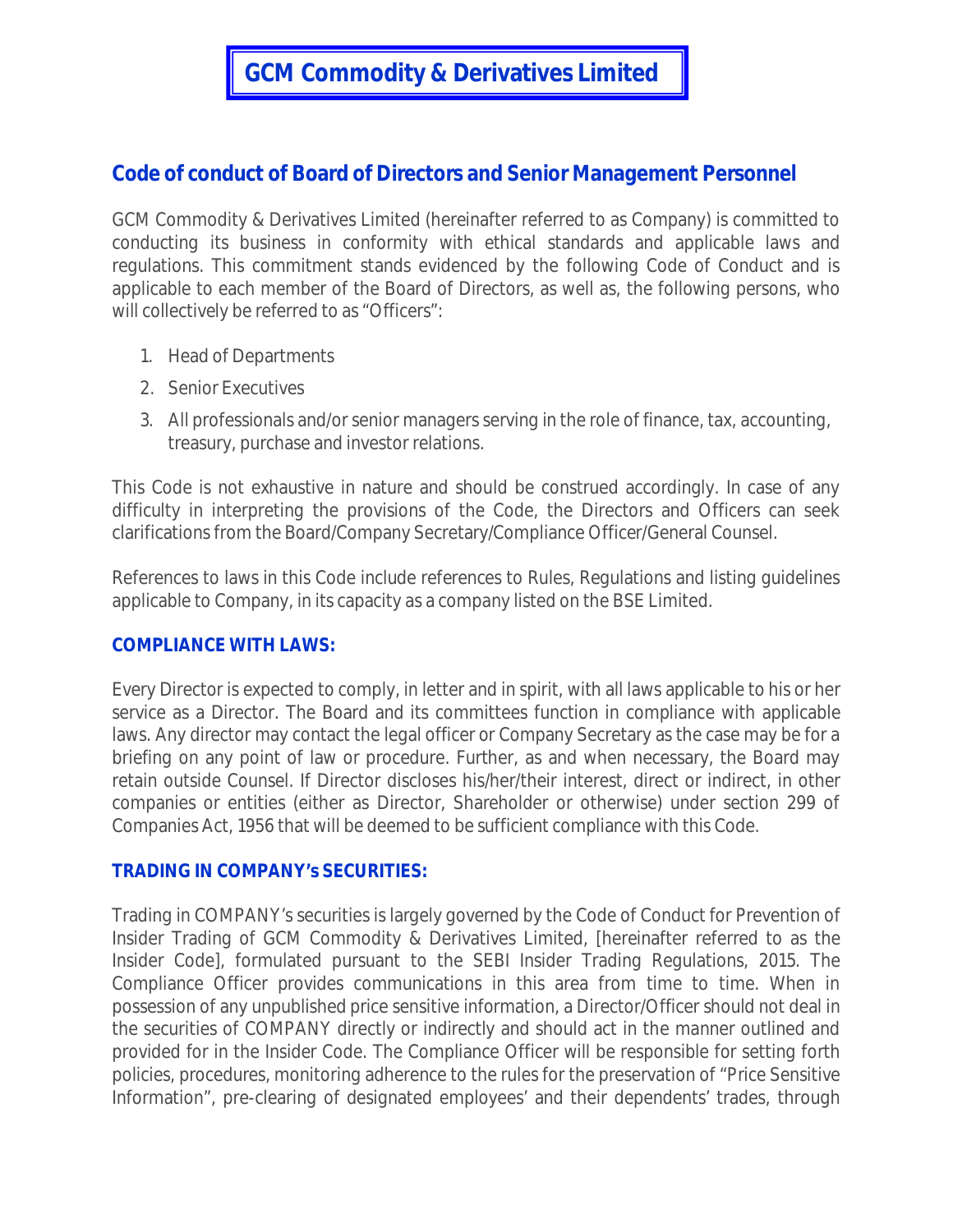their respective Division Heads, monitoring of trades and implementation of the Insider Code under the overall supervision of the Board.

## **CONFLICT OF INTERESTS:**

Directors/Officers are expected to avoid situations where their private interests may interfere with the interests of COMPANY thereby making it difficult for the concerned Directors/Officers to perform their duties diligently and effectively. Such a situation of conflict of interests arises inter alia when a member of a Director's family receives improper personal benefits as a result of the concerned Director's position at COMPANY.

Customary gifts of insignificant value can be accepted by the Directors/Officers provided no preferential treatment or no appearance of preferential treatment is given. Directors/Officers can provide gifts, entertainment, etc., charging such expenses to COMPANY provided they are reasonable, consistent with applicable laws, are properly authorized and are not of significant value.

Every Director/Officer will inform the Audit Committee of any situation that may involve or give the appearance of any conflict of interest. The Audit Committee is responsible for assessing any conflict of interest, reporting to the Board whether the situation assessed impacts the independence of a Director/Officer and recommending the consequential action plan.

## **PROPER USE OF CORPORATE ASSETS AND CORPORATE OPPORTUNITIES:**

Directors/Officers may use COMPANY's assets only for legitimate business purposes of COMPANY. Directors will not indulge in the following:

- 1. Take for themselves personal opportunities that are discovered through the use of COMPANY property, information or position;
- 2. Use COMPANY property, information or position for personal gain; or,
- 3. Compete, directly or indirectly, with COMPANY.

## **FAIR DEALING:**

Directors/Officers will endeavor to deal fairly and honestly with other persons and entities in carrying out their duties as Directors/Officers and in all dealings in relation to COMPANY.

## **CONFIDENTIALITY:**

Directors will maintain the confidentiality of information entrusted to them by COMPANY or its clientele or learnt about in the course of their service as Directors/Officers, except when